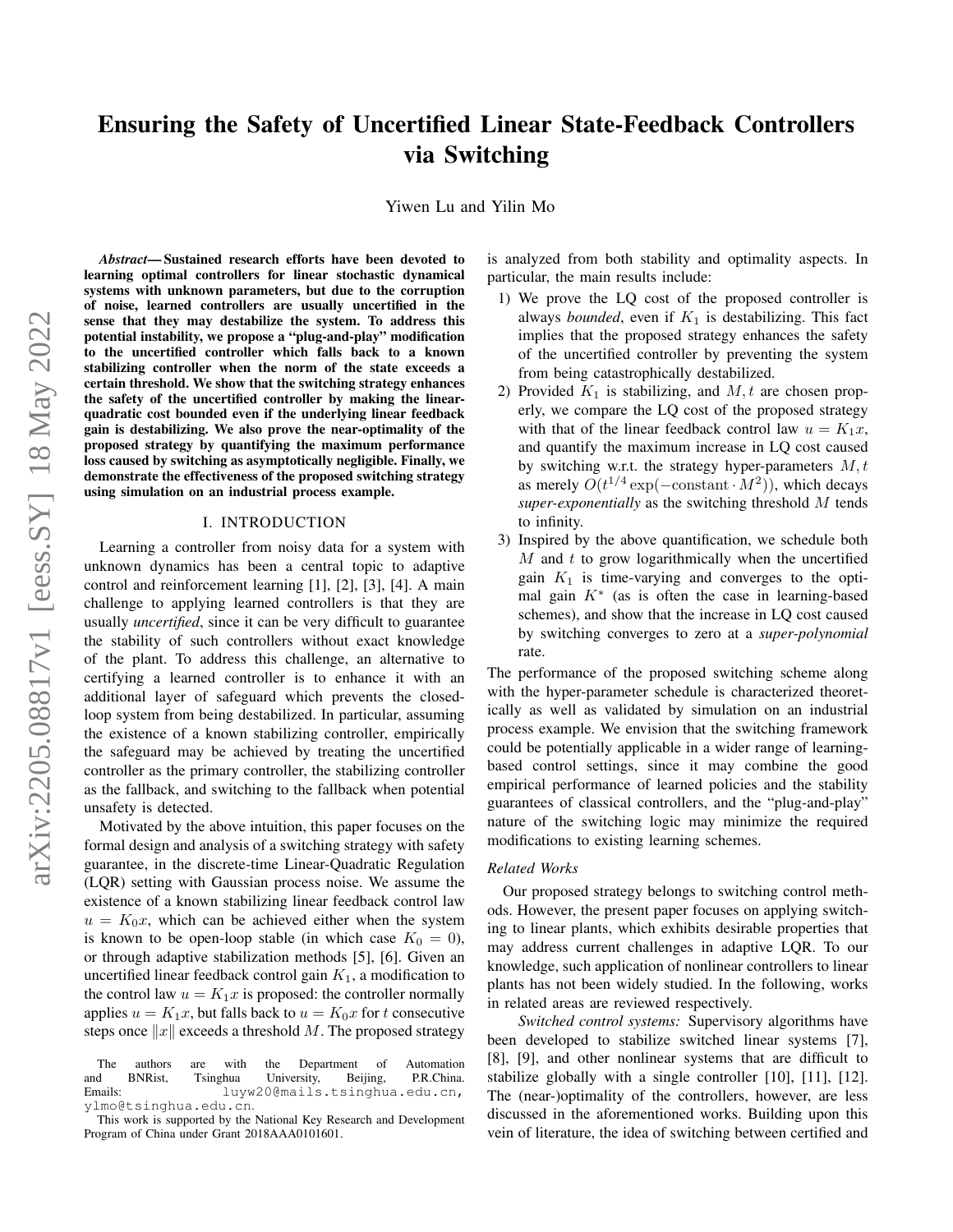uncertified controllers to improve performance was proposed in [13], whose scheme guarantees global stability for general nonlinear systems under mild assumptions, but as a cost of this generality, no quantitative analysis of the performance under switching is provided. From an orthogonal perspective, the present paper specializes in linear systems and proves that switching may induce only negligible performance loss while ensuring safety.

*Adaptive LQR:* Adaptive and learned LQR has drawn significant research attention in recent years, for which high-probability estimation error and regret bounds have been proved for methods including optimism-in-face-ofuncertainty [14], [15], thompson sampling [16], policy gradient [17], robust control based on coarse identification [18] and certainty equivalence [19], [20], [21], [22]. All the above approaches, however, involve applying a linear controller learned from finite noise-corrupted data, which have a nonzero probability of being destabilizing, and may account for the failure probability that occur in the bounds in the aforementioned works. In [23], a "cutoff" method similar to the switching strategy described in the present paper is applied in an attempt to establish almost sure guarantees for adaptive LQR, which are nevertheless asymptotic in nature, and the extra cost caused by switching at a finite time step is not analyzed. By contrast, the present paper provides a selfcontained analysis of the switching strategy, which includes both non-asymptotic and asymptotic results, and is agnostic of learning schemes.

*Nonlinear controller for LQR:* Nonlinearity in the control of linear systems has been studied mainly due to practical concerns such as saturating actuators. The performance of LQR under saturation nonlinearity has been studied in [24], [25], [26], which are all based on stochastic linearization, a heuristics that replaces nonlinearity with approximately equivalent gain and bias. By contrast, the present paper treats nonlinearity as a design choice rather than a physical constraint, and provides rigorous performance bounds without resorting to any heuristics.

## *Outline*

The remainder of this paper is organized as follows: Section [II](#page-1-0) introduces the problem setting, describes the proposed switching strategy, and motivates the strategy with a toy example. Section [III](#page-3-0) contains the analysis of the proposed strategy and the main theoretical results. Section [IV](#page-4-0) validates the performance of the proposed strategy with a fullsize industrial process example. Section [V](#page-5-0) gives concluding remarks.

#### *Notations*

The set of nonnegative integers are denoted by N, and the set of positive integers are denoted by N ∗ . For a square matrix M,  $\rho(M)$  denotes the spectral radius of M. For a real symmetric matrix  $M, M \succ 0$  denotes that M is positive definite.  $||v||$  denotes the 2-norm of a vector v and  $||M||$  is the induced 2-norm of the matrix  $M$ , i.e., its largest singular value. For  $P \succ 0$ ,  $||v||_P = ||P^{1/2}v||$  is the P-norm of a

vector v. For two positive semidefinite matrices  $P \succ 0, Q \succ$  $0, \|Q\|_P = \|P^{-1/2}QP^{-1/2}\| = \sup_{\|v\|_P = 1} \|v\|_Q^2.$  For a random vector X,  $X \sim N(\mu, \Sigma)$  denotes X is Gaussian distributed with mean  $\mu$  and covariance  $\Sigma$ .  $\mathbb{P}(\cdot)$  denotes the probability operator,  $\mathbb{E}(\cdot)$  denotes the expectation operator, and  $1_A$  is the indicator function of the random event A. For functions  $f(x)$ ,  $g(x)$  with non-negative values,  $f(x) =$  $O(g(x))$  means  $\limsup_{x\to\infty} f(x)/g(x) < \infty$ , and  $f(x) =$  $\Theta(g(x))$  means  $f(x) = O(g(x))$  and  $g(x) = O(f(x))$ .

# <span id="page-1-0"></span>II. PROBLEM FORMULATION AND PROPOSED SWITCHING STRATEGY

Consider the following discrete-time linear plant:

<span id="page-1-3"></span>
$$
x_{k+1} = Ax_k + Bu_k + w_k, \t\t(1)
$$

where  $k \in \mathbb{N}$  is the time index,  $x_k \in \mathbb{R}^n$  is the state vector,  $u_k \in \mathbb{R}^m$  is the input vector, and  $w_k \in \mathbb{R}^n$  is the process noise. We assume that  $x_0 = 0$ , and that  $w_k \sim N(0, W)$ i.i.d., where  $W \succ 0$ . We also assume w.l.o.g. that  $(A, B)$  is controllable.

We measure the performance of a controller  $u_k = u(x_k)$ in terms of the infinite-horizon quadratic cost defined as:

<span id="page-1-4"></span>
$$
J = \limsup_{T \to \infty} \frac{1}{T} \mathbb{E} \left[ \sum_{k=0}^{T-1} x_k^T Q x_k + u_k^T R u_k \right],\tag{2}
$$

where  $Q \succ 0, R \succ 0$  are fixed weight matrices specified by the system operator. It is well known that the optimal controller is the linear state feedback  $u(x) = K^*x$ , whose cost is  $J^* = \text{tr}(WP^*)$ , where  $P^* \succ 0$  satisfies the discretetime algebraic Riccati equation

<span id="page-1-1"></span>
$$
P^* = Q + A^T P^* A - A^T P^* B (R + B^T P^* B)^{-1} B^T P^* A,
$$
\n(3)

and the feedback gain can be determined as

<span id="page-1-2"></span>
$$
K^* = -\left(R + B^T P^* B\right)^{-1} B^T P^* A. \tag{4}
$$

Now assume that the system and input matrices  $A, B$  are unknown to the system operator, then she cannot determine the optimal feedback gain  $K^*$  from [\(3\)](#page-1-1) and [\(4\)](#page-1-2). Instead, we assume that she has the following two feedback gains at hand:

- *Primary gain*  $K_1$ , typically learned from data, which can be close to  $K^*$  but does not have stability guarantees;
- *Fallback gain*  $K_0$ , which is typically conservative but always guaranteed to be stabilizing, i.e.,  $\rho(A+BK_0)$  < 1.

The high-level goal of the switching strategy is to choose between primary and fallback controllers in pursuit of both safety and performance. In particular, a block diagram of the closed-loop system under the proposed switching strategy is shown in Fig. [1,](#page-2-0) and the algorithmic description of the switching logic is shown in Algorithm [1.](#page-2-1) In plain words, the proposed switched control strategy is normally applying  $u = K_1x$ , while falling back to  $u = K_0x$  for t consecutive steps once  $||x||$  exceeds a threshold M. Notice that the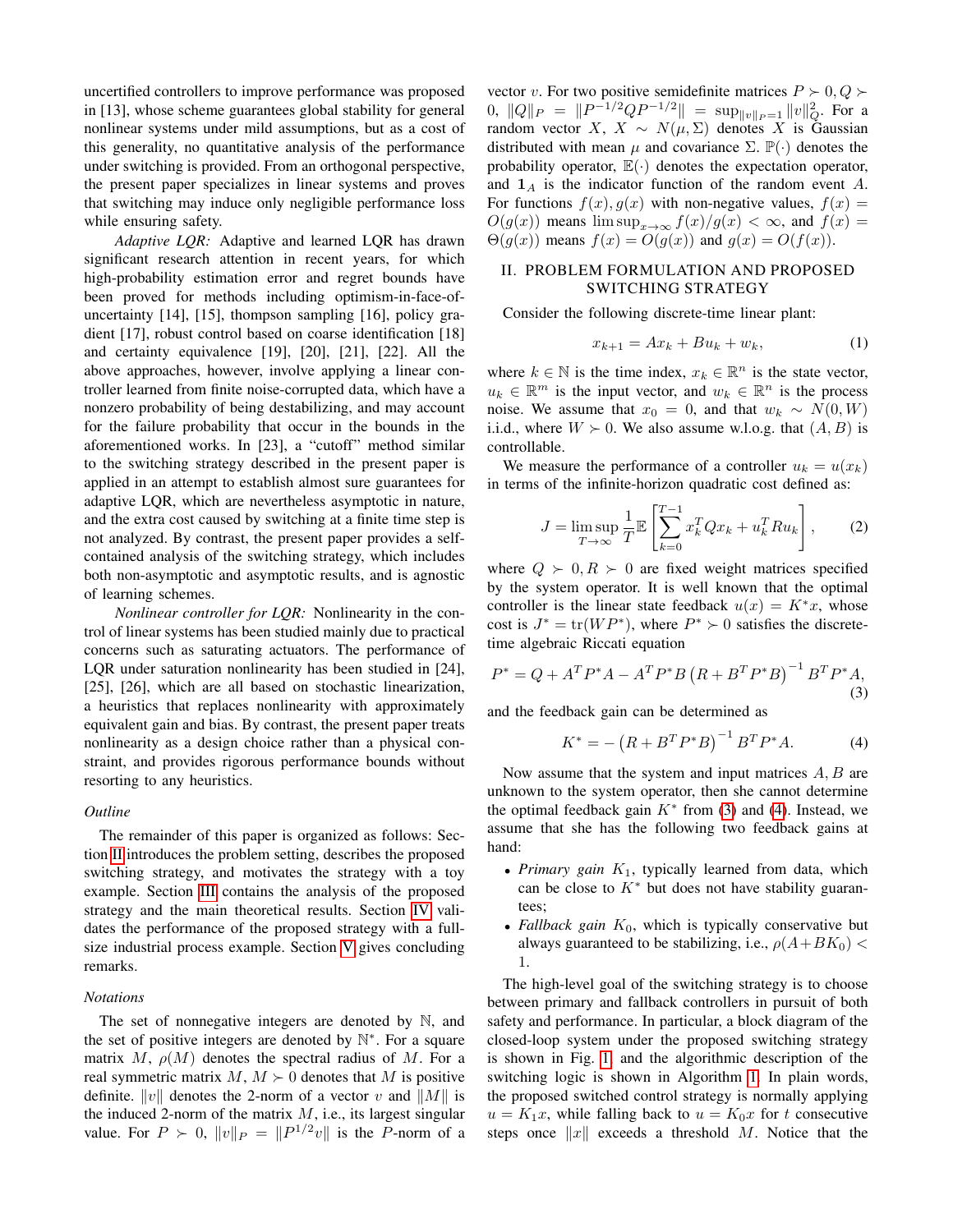switching may be caused by either a destabilizing  $K_1$  or a large process noise  $w_k$ , and the probability of the latter event is controlled by  $M$ . For the rest of this section, we illustrate the proposed switching mechanism, and motivate the design choices, especially the introduction of the dwell time  $t$ , by means of a toy example.

<span id="page-2-0"></span>

Fig. 1: Block diagram of the closed-loop system under the proposed switching strategy. The controller selects  $u = K_1x$ when  $\xi = 0$  and  $u = K_0x$  when  $\xi > 0$ , where  $\xi$  is an internal counter determined by the switching logic.

# <span id="page-2-1"></span>Algorithm 1 Proposed switched control strategy

**Input:** Current state x, primary gain  $K_1$ , fallback gain  $K_0$ , current counter value  $\xi$ , switching threshold M, dwell time  $t$ 

**Output:** Control input u, next counter value  $\xi'$ 

1: if  $\xi > 0$  then 2:  $u \leftarrow K_0 x$ <br>3: **else** else 4: **if**  $||x|| \geq M$  then<br>5:  $\xi \leftarrow t, u \leftarrow K$ 5:  $\xi \leftarrow t, u \leftarrow K_0 x$ <br>6: **else** else 7:  $u \leftarrow K_1 x$ 8:  $\xi' \leftarrow \max\{\xi - 1, 0\}$ 

Example 1. Consider a linear system in the form [\(1\)](#page-1-3) with  $x \in \mathbb{R}^2, u \in \mathbb{R}$ , whose dynamics are described by the matrices

$$
A = \begin{bmatrix} 0.8 & 1 \\ 0 & 0.8 \end{bmatrix}, B = \begin{bmatrix} 0 \\ 1 \end{bmatrix}
$$

,

and the covariance matrix of whose process noise is  $W = I$ . We choose the LQR weight matrices to be  $Q = I, R =$ 10−<sup>4</sup> . We compare the state trajectories under the following learning-based controllers:

• Certainty equivalent controller with no switch, similar to the one in [22], [23]:  $u_k = \hat{K}_k x_k + k^{-1/4} \zeta_k$ , where  $\hat{K}_k$ is the gain computed from [\(3\)](#page-1-1), [\(4\)](#page-1-2) by treating  $\hat{A}_k, \hat{B}_k$ estimated from past data by least squares as the truth

and updated logarithmically often at steps  $2^i (i \in \mathbb{N})$ , and  $k^{-1/4}\zeta_k$  is a random exploration term with  $\zeta_k \sim$  $N(0, 1)$ .

• Switched certainty equivalent controllers: the above described certainty equivalent controller modified by the proposed switching strategy, where  $\hat{K}_k$  is applied in place of the primary gain  $K_1$ , and the feedback gain is chosen as  $K_0 = 0$  since the system is open-loop stable. The hyper-parameters are chosen to be  $M = 10$ , and  $t = 1, t = 30$  respectively for comparison.

For a fair comparison between the controllers, the same exploration, parameter learning, and feedback gain updating schemes are applied, and the same realization of process and probing noises  $\{w_k\}, \{\zeta_k\}$  are used for benchmarking different controllers.

One representative trial is visualized in Fig. [2,](#page-2-2) where dashed curve segments stand for the periods of applying the fallback gain. It can be observed that the certainty equivalent controller with no switch causes the state to explode exponentially, which can be explained by its application of a destabilizing feedback gain  $\hat{K}_k$  "wrongly" learned from noisy data. By comparison, the switched controllers trigger the fallback gain  $K_0$  (indicated by thick dots in the plot) when the state norm reaches the threshold  $M$ , and hence keep the state from exploding while waiting for the learned gain  $\hat{K}_k$  to improve. The role of the dwell time t is also illustrated: when  $t = 1$ , i.e., the strategy switches back to the primary gain immediately after the state norm drop below the threshold M, oscillation around the threshold may occur. By contrast, if the fallback gain is applied for at least  $t$  steps per trigger for a sufficiently large  $t$  ( $t = 30$  in this example), such oscillation may be avoided. The necessity of the dwell time  $t$  is further shown in Subsection [III-B.](#page-3-1)

<span id="page-2-2"></span>

Fig. 2: Comparison of state norm trajectories. Dashed curve segments indicate the periods of applying the fallback gain. In the presented trial, the controller with no switch destabilizes the system, the switched controller with  $t = 1$  causes the state to oscillate around the switching threshold, and the switched controller with  $t = 30$  succeeds to stabilize the system after switching once to the fallback gain.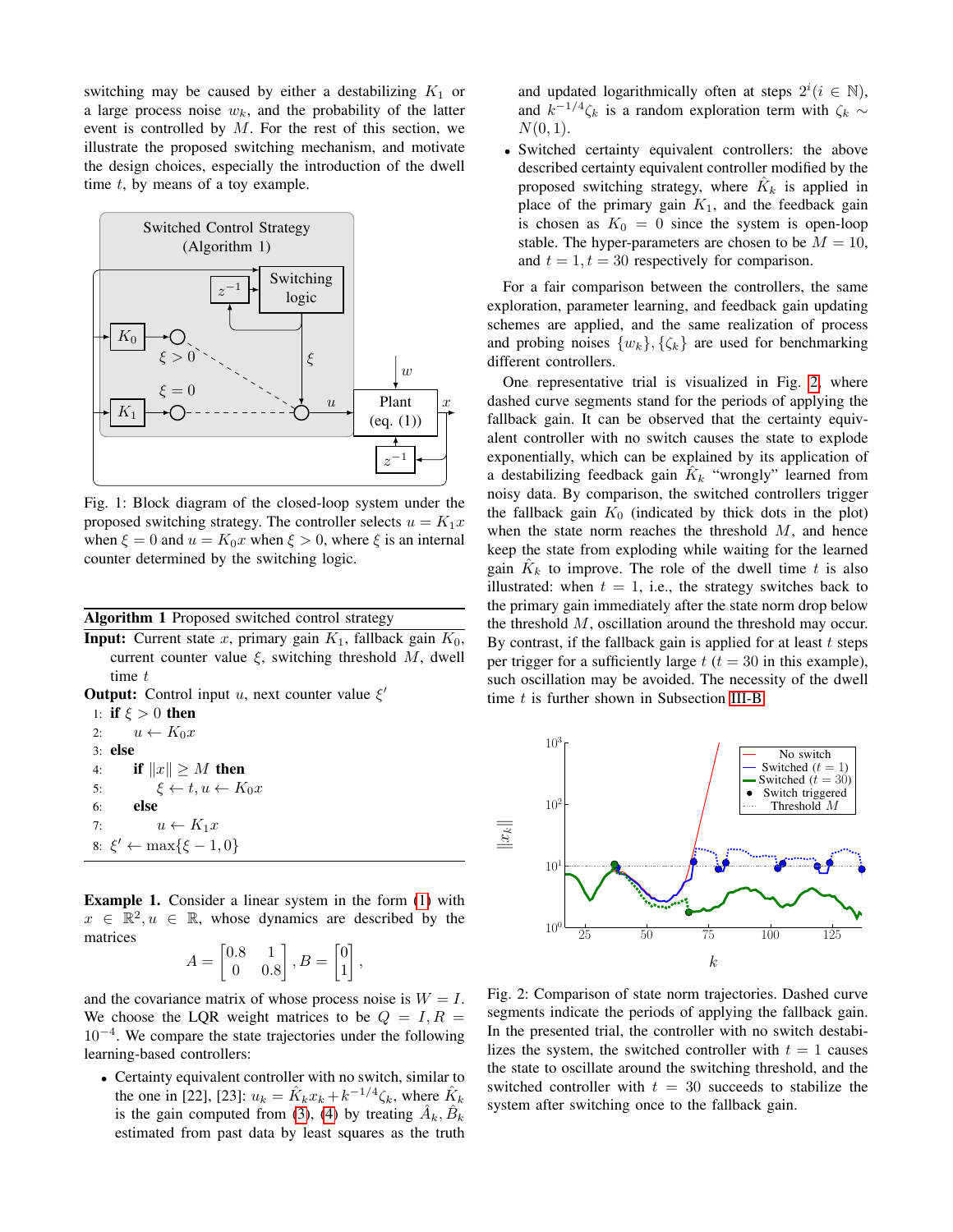## III. MAIN THEORETICAL RESULTS

<span id="page-3-0"></span>This section is devoted to proving mathematical properties of the proposed switching strategy. Proofs of intermediate results are omitted from the main text to avoid interrupting the flow of the argument.

### *A. Cost of the controller is bounded with any* K<sup>1</sup>

In this subsection, we prove that when  $M$  and  $t$  are fixed, the LQ cost associated with the proposed switched controller is always bounded, regardless of the choice of the underlying primary gain  $K_1$  and hyper-parameters  $M, t$ . This contrasts the fact that the cost associated with the linear controller  $u = K_1x$  is infinity when  $K_1$  is destabilizing, and implies that switching enhances the safety of the closed-loop system.

Since the fallback gain  $K_0$  is stabilizing, there exists  $P_0 \succ$ 0 and  $0 < \rho_0 < 1$  such that

<span id="page-3-2"></span>
$$
(A + BK_0)^T P_0 (A + BK_0) < \rho_0 P_0. \tag{5}
$$

The following lemma constructs a quadratic Lyapunov function from  $P_0$  and states that the Lyapunov function has bounded expectation:

<span id="page-3-3"></span>**Lemma 2.** Let  $V_{0,k} = x_k^T P_0 x_k$ , then it holds for any k that  $M^2$   $\Lambda$ <sup>2</sup> $\parallel$   $\rightarrow$   $\mu$ <sup>2</sup> $\parallel$   $\rightarrow$   $\mu$ <sup>2</sup> $\rightarrow$ 

$$
\mathbb{E}V_{0,k} < \frac{M^2 \mathcal{A}^2 \|F_0\| + \text{tr}(W F_0)}{1 - \rho_0},
$$

*where*  $P_0 \succ 0$  *and*  $0 < \rho < 1$  *are constants that satisfy* [\(5\)](#page-3-2)*, and*  $\mathcal{A} = \max\{\|A + BK_0\|, \|A + BK_1\|\}.$ 

Based on the fact that the LQ cost can be upper bounded by the expectation of the quadratic Lyapunov function  $V_{0,k}$ defined above scaled by a constant, we have the following theorem:

Theorem 3. *For the closed-loop system under the proposed switching strategy with hyper-parameters* M, t*, the LQ cost defined in* [\(2\)](#page-1-4) *satisfies*

<span id="page-3-4"></span>
$$
J < \frac{(M^2\mathcal{A}^2\|P_0\| + \text{tr}(WP_0))\|Q_{01}\|_{P_0}}{1 - \rho_0},\tag{6}
$$

*where*  $\rho_0$ ,  $P_0$  *are constants that satisfy* [\(5\)](#page-3-2),  $\mathcal{A} = \max\{||A + \rho||\}$  $BK_0 \|, \|A+BK_1\|\},$  and  $Q_{01} = Q + K_0^T R K_0 + K_1^T R K_1.$ 

*Proof.* According to the switching strategy, we have  $u_k \in \{K_1x_k, K_0x_k\}$ , which implies  $x_k^T Q x_k + u_k^T R u_k \le$  $x_k^T Q_{01} x_k$  for any k, and then by Lemma [2,](#page-3-3)  $\mathbb{E}(x_k^T Q x_k +$  $u_k^T R u_k$ ) is no greater than the RHS of [\(6\)](#page-3-4) for any k. The conclusion then follows from the fact  $J =$  $\limsup_{T \to \infty} \frac{1}{T} \sum_{k=0}^{T-1} \mathbb{E}(x_k^T Q x_k + u_k^T R u_k).$  $\Box$ 

# <span id="page-3-1"></span>*B. Upper bound on performance loss caused by switching*

In this subsection, we quantify the extra LQ cost caused by the conservativeness of switching when  $K_1$  is stabilizing. Let  $J^{K_1}$  denote the LQ cost associated with the closed-loop system under the linear controller  $u = K_1x$ , and  $J^{K_1,M,t}$ denote the LQ cost associated with the closed-loop system under our proposed switched controller with primary gain  $K_1$  and hyper-parameters  $M, t$ . To quantify the behavior of the system under switching, we resort to a common quadratic

Lyapunov function for  $A + BK_1$  and  $(A + BK_0)^t$ , which always exists for sufficiently large dwell time  $t$ . Formally speaking, the following inequalities holds:

<span id="page-3-5"></span>
$$
\begin{cases} (A + BK_1)^T P(A + BK_1) < \rho P, \\ \left( (A + BK_0)^t \right)^T P(A + BK_0)^t < \rho P. \end{cases} \tag{7}
$$

Notice that  $\rho$ , P that satisfy the first inequality always exist due to the stability of  $A+BK_1$ , and given  $\rho$ , P, the quantity t that satisfy the second inequality exists since  $\lim_{t\to\infty} (A+)$  $BK_0$ <sup>t</sup> = 0 by the stability of  $A + BK_0$ .

The next theorem states moment and tail properties of the closed-loop system under the proposed switching strategy:

**Theorem 4.** Assume that  $\rho_0$ ,  $P_0$  satisfy [\(5\)](#page-3-2), and that  $\rho$ ,  $P$ , t *satisfy* [\(7\)](#page-3-5). Let  $\tilde{W} = \sum_{\tau=0}^{\infty} (A + BK_0)^{\tau} W ((A + BK_0)^{\tau})^T$ . *If the threshold*  $M \geq M_0 := \sqrt{3\|\tilde{W}\|\|P\|\|P^{-1}\|}/(1-\rho^{1/4})$ *is large enough, then the following statements hold:*

*1) The fourth moments of*  $x_k$  *is bounded:* 

$$
\mathbb{E}||x_k||_{P_0}^4 \le 8(Q||P_0||_P^2 + (n^2 + 2n)||P_0||_{\tilde{W}^{-1}}^2), \quad (8)
$$

*where*

$$
Q = \frac{6\rho \left(\text{tr}(\tilde{W}P)^2\right) + (1-\rho)\left(n^2+2n\right) ||P||^2_{\tilde{W}^{-1}}}{(1-\rho)(1-\rho^2)},
$$

<span id="page-3-6"></span>2) *The probability of not using feedback gain*  $K_1$  *satisfies:* 

$$
\mathbb{P}(u_k \neq K_1 x_k) \leq t\mathcal{E}(M),
$$

*where*

$$
\mathcal{E}(M) = \frac{2^{n/2+1}}{\rho^{-1/2} - 1} \exp\left(-\frac{\left(1 - \rho^{1/4}\right)^2 M^2}{4\|\tilde{W}\| \|P\| \|P^{-1}\|}\right),\,
$$

*which decays* super-exponentially *w.r.t. the threshold* M*.*

We are now ready to state the main theorem of this subsection:

**Theorem 5.** With  $\rho_0$ ,  $P_0$ ,  $\rho$ ,  $P$ ,  $M_0$ ,  $\tilde{W}$ ,  $\mathcal{Q}$ ,  $\mathcal{E}$  defined the same *as in Theorem [4,](#page-3-6) assuming that the dwell time* t *satisfies* [\(7\)](#page-3-5) *and the threshold*  $M > M_0$ *, it holds that* 

<span id="page-3-7"></span>
$$
J^{K_1,M,t} - J^{K_1} \le 2C_1C_2\mathcal{G} + (C_2^2 + C_3)\mathcal{G}^2, \qquad (9)
$$

*where*

$$
G = C_4(t\mathcal{E}(M))^{1/4}, \quad C_1 = \sqrt{\text{tr}(WP) ||Q_1||_P/(1-\rho)},
$$
  
\n
$$
C_2 = ||\Delta_1|| ||Q_1||_{P_0} \sum_{s=0}^{\infty} ||A_1^s||_{Q_1}, \quad C_3 = ||\Delta_2|| ||P_0^{-1}||,
$$
  
\n
$$
C_4 = 2^{3/4} (Q||P_0||_P^2 + (n^2 + 2n)||P_0||_{\tilde{W}^{-1}}^2)^{1/4},
$$
  
\n
$$
Q_1 = Q + K_1^T R K_1, A_1 = A + BK_1,
$$
  
\n
$$
\Delta_1 = B(K_0 - K_1), \quad \Delta_2 = K_0^T R K_0 - K_1^T R K_1.
$$

*Proof.* Let  $\check{x}_0 = x_0$  and  $\check{x}_{k+1} = A_1 \check{x}_k + w_k$ , then  $J^{K_1} =$  $\lim_{T\to\infty}\sum_{k=0}^{T-1}\mathbb{E}\|\check{x}_k\|_{Q_1}^2/T$ . On the other hand, we have  $J^{K_1, M, t} = \limsup_{T \to \infty} \sum_{k=0}^{T-1} \mathbb{E}[x_k^T Q x_k + u_k^T R u_k]/T$ , and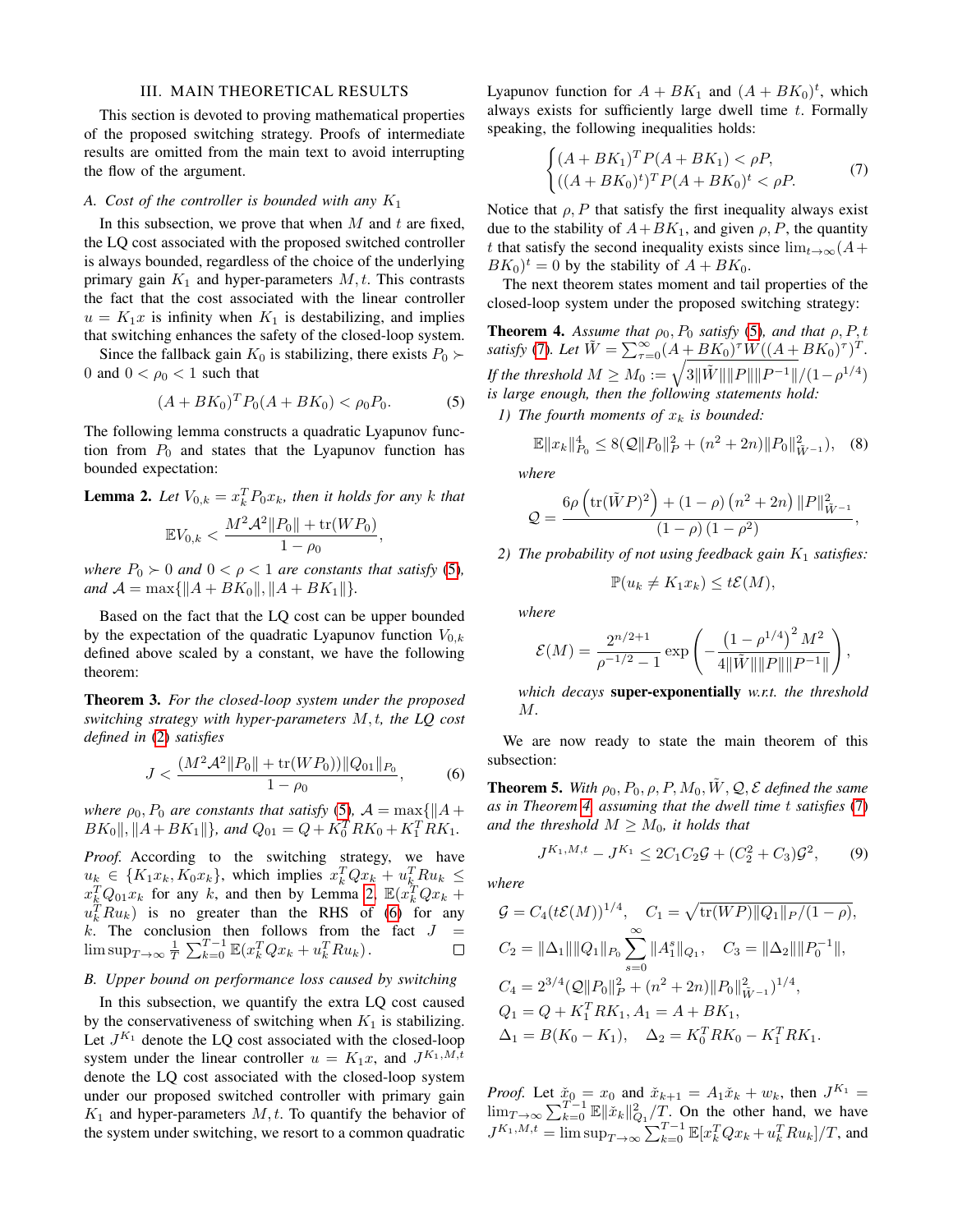therefore we only need to prove  $\mathbb{E}[x_k^T Q x_k + u_k^T R u_k]$  –  $\mathbb{E} \|\tilde{x}_k\|_{Q_1}^2$  is no greater than the RHS of [\(9\)](#page-3-7) for any  $k$ . Notice that

$$
x_k^T Q x_k + u_k^T R u_k - ||\tilde{x}_k||_{Q_1}^2 = ||x_k||_{Q_1}^2 - ||\tilde{x}_k||_{Q_1}^2 + x_k^T \Delta_2 x_k \mathbf{1}_{F_k}
$$

,

where  $F_k = \{u_k \neq K_1x_k\}$  denotes the event that the fallback mode is active and the gain  $K_1$  is not applied at step k. We will next bound  $\mathbb{E} \|x_k\|_{Q_1}^2 - \mathbb{E} \|\tilde{x}_k\|_{Q_1}^2$  and  $\mathbb{E}(x_k^T \Delta_2 x_k \mathbf{1}_{F_k})$  respectively.

*a)* Bounding  $\mathbb{E} \|x_k\|_{Q_1}^2 - \mathbb{E} \|\tilde{x}_k\|_{Q_1}^2$ : Notice that

$$
x_k = A_1 x_{k-1} + w_{k-1} + \Delta_1 x_{k-1} \mathbf{1}_{F_{k-1}},
$$

and by recursively applying this expansion, we get

$$
x_k = A_1^k x_0 + \sum_{s=0}^{k-1} A_1^{k-s-1} (w_s + \Delta_1 x_s \mathbf{1}_{F_s})
$$
  
=  $\tilde{x}_k + \sum_{s=0}^{k-1} A_1^{k-s-1} \Delta_1 x_s \mathbf{1}_{F_s}.$ 

Hence,

$$
||x_k||_{Q_1} \le ||\check{x}_k||_{Q_1} + ||\Delta_1||_{Q_1} \sum_{s=0}^{k-1} ||A_1^{k-s-1}||_{Q_1} ||x_s||_{Q_1} \mathbf{1}_{F_s}.
$$

From the fact that  $\mathbb{E}(\sum_{i=1}^n X_i)^2 \leq (\sum_{i=1}^n \sqrt{\mathbb{E}X_i^2})^2$  for any random variables  $X_1, \ldots, X_n$ , we have

$$
\mathbb{E}||x_k||_{Q_1}^2 \le \left(\sqrt{\mathbb{E}||\check{x}_k||_{Q_1}^2} + \|\Delta_1\|_{Q_1} ||Q_1||_{P_0} \sum_{s=0}^{k-1} ||A_1^{k-s-1}||\sqrt{\mathbb{E}[\|x_s\|_{P_0}^2 \mathbf{1}_{F_s}]} \right)^2
$$

where by Cauchy-Schwarz inequality and Theorem [4,](#page-3-6) we have  $\sqrt{\mathbb{E} [||x_s||_{P_0}^2 \mathbf{1}_{F_s}]} \leq (\mathbb{E}||x_s||_{P_0}^4)^{1/4} \mathbb{P}(F_s)^{1/4} \leq \mathcal{G}$  for any s. Furthermore, we have  $\mathbb{E} \|\tilde{x}_k\|_{Q_1}^2 \leq C_1^2$  guaranteed by [\(7\)](#page-3-5). Hence, we have

$$
\mathbb{E} \|x_k\|_{Q_1}^2 - \mathbb{E} \|\check{x}_k\|_{Q_1}^2 \le 2C_1C_2\mathcal{G} + C_2^2\mathcal{G}^2.
$$

*b*) *Bounding*  $\mathbb{E}(x_k^T \Delta_2 x_k \mathbf{1}_{F_k})$ *:* We have  $x_k^T \Delta_2 x_k \mathbf{1}_{F_k} \le$  $\|\Delta_2\|\|x_k\|^2\mathbf{1}_{F_k} \leq C_3\|x_k\|_{P_0}^2\mathbf{1}_{F_k}$ . Following a similar argument to part (a), we get

$$
\mathbb{E}(x_k^T \Delta_2 x_k \mathbf{1}_{F_k}) = C_3 \mathcal{G}^2.
$$

Combining the above two parts, we obtain the desired conclusion. □

The below corollary following directly from Theorem [5,](#page-3-7) which indicates that under proper choice of  $t$ , the performance loss caused by switching can decay superexponentially M is enlarged.

**Corollary 6.** When  $K_1$  is held constant, and  $M$ , t are varied, *we have*

<span id="page-4-1"></span>
$$
J^{K_1, M, t} - J^{K_1} = O(t^{1/4} \exp(-cM^2))
$$
 (10)

 $as M \to \infty, t \to \infty, t^{1/4} \exp(-cM^2) \to 0$ , where  $c = (1 \rho^{1/4})^2/(16\|\tilde{W}\| \|P\| \|P^{-1}\|)$  is a system-dependent constant.

# *C. Super-polynomial decay of performance loss with varying*  $K_1, M, t$

This subsection builds upon Theorem [5](#page-3-7) to prove shown the performance loss  $J^{K_1,M,t} - J^{K_1}$  decays faster than any polynomial when  $K_1$  converges to the optimal gain  $K^*$  and both  $M, t$  grow logarithmically, which provides a practical schedule for choosing  $M$  and  $t$  without relying on any unknown system-dependent constants.

Let  $K^*$  be the optimal gain defined in [\(4\)](#page-1-2), and let the switching strategy vary with the time index  $k$ . Assume the primary gain  $K_{1,k}$  used at step k satisfy  $\lim_{k\to\infty} K_{1,k}$  =  $K^*$ , as is often the case in learning-based schemes, then it follows that there exists  $P \succ 0, 0 < \rho < 1, t \in \mathbb{N}$  such that  $(7)$  holds *uniformly* for all sufficiently large  $k$ . When choosing  $M_k = \Theta(\log(k))$ ,  $t_k = \Theta(\log(k))$ , the assumptions of Theorem [5](#page-3-7) the  $M, t$  are sufficiently large hold automatically when  $k$  is large enough. By invoking Theorem [5](#page-3-7) and substituting  $M_k = \Theta(\log(k)), t_k = \Theta(\log(k))$  into [\(10\)](#page-4-1), it holds

$$
J^{K_{1,k},M_k,t_k} - J^{K_{1,k}} = O(k^{-\alpha}),
$$

for any  $\alpha > 0$ . The above described logarithmic schedule for choosing  $M, t$  and the corresponding super-polynomial decay rate of the extra cost is validated by a simulation in the next section.

## IV. NUMERICAL SIMULATION

<span id="page-4-0"></span>This section demonstrates the effectiveness and nearoptimality of the proposed switching scheme using an industrial process example.

Example 7. Tennessee Eastman Process (TEP) is a commonly used process control system proposed by [27]. In this simulation, we consider a simplified version of TEP similar to the one in [28] with full-state-feedback. The system has state dimension  $n = 8$  and input dimension  $m = 4$ . The system is open-loop stable, and therefore the fallback controller is chosen as  $K_0 = 0$ . The LQ weight matrices and the covariance of process noise are chosen as  $Q = I, R = I, W = I$ . A time-varying switched control strategy is deployed, whose hyper-parameters vary as  $M_k = \log(k + 1), t_k = \lfloor \log(k + 1) \rfloor$ , and whose underlying primary gain  $K_{1,k}$  is updated at steps  $k =$  $2^i (i \in \mathbb{N})$  according to  $\hat{A}, \hat{B}$  learned by the least-squares algorithm similar to [23]. At each step  $k$ , we compare the LQ cost  $J^{K_{1,k},M_k,t_k}$  associated with our proposed switched controller against the LQ cost  $J^{K_{1,k}}$  associated with the linear controller of the underlying primary gain. Since we do not know of any method to evaluate  $J^{K_{1,k},M_k,t_k}$  analytically, it is approximated by random sampling of 1000 trajectories, each with length 100, at each  $k$ .

The simulation results are shown in Fig. [3.](#page-5-1) It can be observed that the switching strategy guarantees finite LQ cost even when the primary gain  $K_1$  is destabilizing, as is the case in the initial stage. As  $K_1$  gradually improves, the switching strategy begins to incur an extra cost, but the extra cost converges to zero as  $k$  increases. The the convergence rate